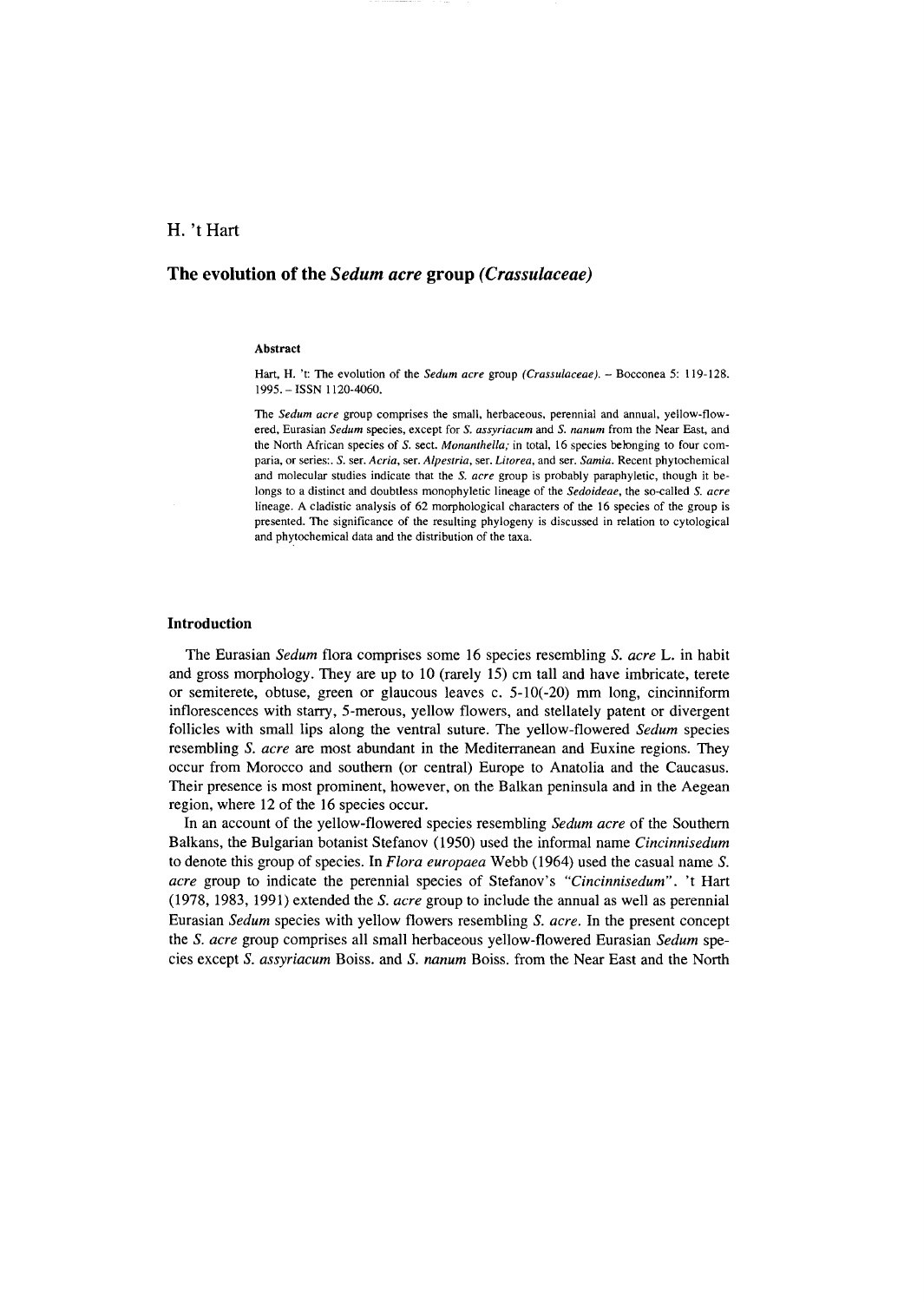African species of S. sect. *Monanthella* A. Berger: S. *jaccardianum* Maire & Wilczek, S. *modestum* Ball, and S. *pubescens* Vahi (= S. *gattefossei* Batt.), all of which have orthocarpic follicles (Fröderström 1932).

Genetic relationships between the species of the *Sedum acre* group have been determined by hybridisation experiments *Ct* Hart 1978, 1982, 1991), which revealed that the group comprises four comparia, i.e. species potentially able to hybridize among each other (Danser 1929). Three comparia are monotypic: S. ser. *Acria* A. Berger *(S. acre),*  ser. *Litorea* 't Hart *(S. litoreum* Guss.), and ser. *Samia* 't Hart *(S. samium* Runemark & Greuter). The fourth comparium, S. ser. *Alpestria* A. Berger, comprises Il species: S. *alpestre* VilI., S. *annuum* L., S. *apoleipon* 't Hart, S. *borissovae* Balk., S. *grisebachii*  Boiss. & Heldr., S. *laconicum* Boiss. & Heldr., S. *multiceps* Coss. & Dur., S. *sexangulare L., S. tuberiferum Stoj. & Stef., S. tuberosum Coss. & Letourn., and S. urvillei DC.* Two newly described species from Anatolia, S. *euxinum* 't Hart & Alpmar and S. *ursi* 't Hart, have tentatively been added to S. series *Alpestria* ('t Hart 1990, 't Hart & Alpmar 1991).

Although our knowledge of the morphology, cytology, and chemistry of the species of the *Sedum acre* group has much increased recently, the phylogeny of the group is stilI largely unknown. To improve our understanding of the evolution of the group a cladistic analysis of 62 morphological characters of the 16 species has been performed. The signifiance of the resulting phylogeny is discussed in relation to biosystematic and phytogeographical data.

# Systematic position of the *Sedum acre* group

The Eurasian *Sedum* flora comprises two main groups which differ in the states of four characters in a way that appears to be correlated with the hybridization pattems of the species. The most important of these characters are omamentation of the testa and mode of insertion of the sepals ('t Hart 1991, 't Hart & Koek-Noorman 1989). The advanced taxa all have costate (or bipapilIate-celled) testa and sepals that are basally fused with the receptacle, whereas the primitive taxa have a reticulo-papilIose testa and usually basally free (spurred) sepals.

Table 1. Alkaloids of the Eurasian primitive taxa (series) of Sedum (after Stevens & al. 1992, 1993).  $-1$  = pyrrolidines (norhygrine); 2-6 = piperidines  $[2$  = pelletierine; 3 = sedridine;  $4 = N$ -methyl pelletierine;  $5 = 1$ -(2-N-methylpiperidyl)-propan-2-ol;  $6 = \text{seda}$ mines (8-phenyl piperidines) & hydroxysedamines];  $7 = 2,6$ -disubstituted piperidines (sedacrine, sedinine, sedinon).  $++$  = present,  $+$  = traces,  $-$  = absent.

| Sedum             |                 | 2               | З           | 4          | 5            | 6          |  |
|-------------------|-----------------|-----------------|-------------|------------|--------------|------------|--|
| ser. Acria        |                 |                 | $^{\rm ++}$ |            |              | $^{\rm +}$ |  |
| ser. Alpestria    | $^{\mathrm{+}}$ |                 |             | $^+$       | $^{\rm ++}$  |            |  |
| ser. Samia        | $^{\mathrm{+}}$ |                 |             | $\ddot{}$  | $\mathrm{+}$ |            |  |
| ser. Litorea      |                 | $^{\mathrm{+}}$ |             | $^{++}$    |              |            |  |
| ser. Macrosepala  | $^{\rm ++}$     |                 |             |            | $^+$         |            |  |
| ser. Anglica      |                 |                 |             | $\div$     | $^{++}$      |            |  |
| ser. Melananthera |                 |                 |             | $^{\rm +}$ | $^{+}$       |            |  |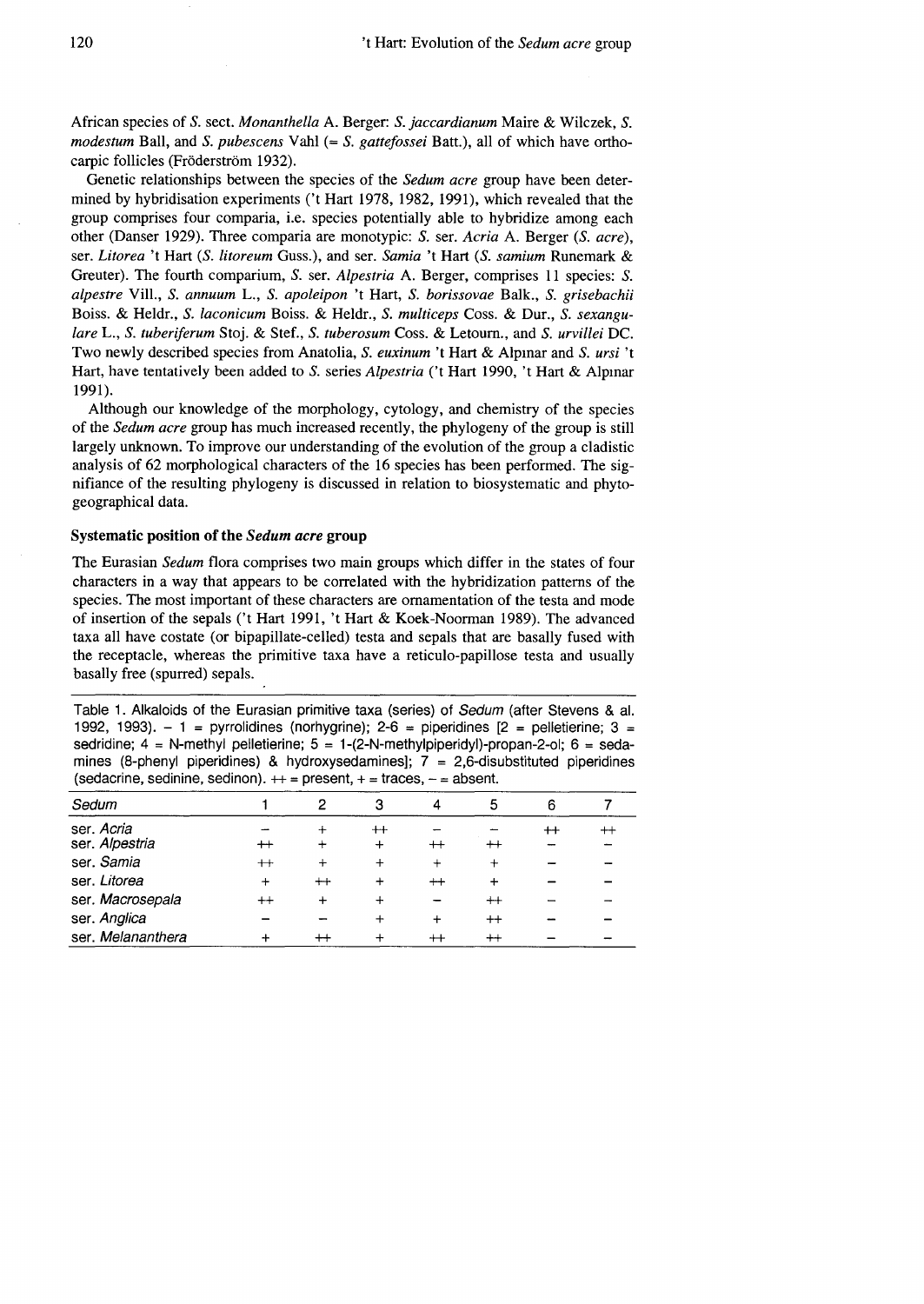The species of the *Sedum acre* group have a reticulo-papillose testa and accordingly belong to the clade of primitive taxa, except for S. *litoreum,* which has bipapillate testa cells and is accordingly included in the clade of advanced species *Ct* Hart 1991). In addition to the S. *acre* group the clade of primitive taxa also comprises four white-flowered Eurasian species with basally free sepals and reticulate seeds, placed in S. ser. *Anglica* 't Hart *(S. anglicum* Huds. and S. *arenarium* Brot.), ser. *Macrosepala* (Regel & Schmalh.) Boriss. *(S. aetnense* Tin.), and ser. *Melananthera* 't Hart *(S. melanantherum*  DC.).

Analysis of chloroplast DNA restriction site variation of Eurasian *Sedoideae* supports the distinction of these two lineages (Ham 1994). The advanced species with basally fused sepals and costate seeds constitute the major, though cladistically weakly supported, group. The taxa in which the primitive character states predominate form a very distinct lineage, with *Sedum acre* branching off at its base. This so-called *"S. acre* lineage" comprises the primitive Eurasian series with reticulate seeds, S. ser. *Alpestria,* ser. *Anglica,* ser. *Macrosepala,* ser. *Melananthera,* and ser. *Samia,* as well as Asian and American species with reticulo-papillate seeds. In addition, it comprises the Eurasian S. *litoreum* which has a bipapillate testa cells.

The distribution of alkaloids in Eurasian *Sedoideae* corroborates the subdivision of *Sedum* inferred from chloroplast DNA analysis (Stevens & al. 1992, 1993). Only species with a reticulate testa and S. *litoreum* contain alkaloids (Table 1). Furthermore, when qualitative as well as quantitative aspects are taken into account the distribution of the alkaloids in the European *Sedum* species fully agrees with the infrageneric classification based primarily on hybridization patterns ('t Hart 1991, Stevens & al. 1993).

In conclusion, it is clear that the *Sedum acre* group is not a monophyletic taxon, though it is part of an apparently monophyletic *"S. acre* lineage" (Ham 1994). Most probably the S. *acre* group shares a common ancestor with other primitive series, such



Fig. 1. Strict consensus tree of the *Sedum acre* group resulting from the analysis of 62 morphological characters and using S. *acre* as the outgroup (4 equally parsimonious trees).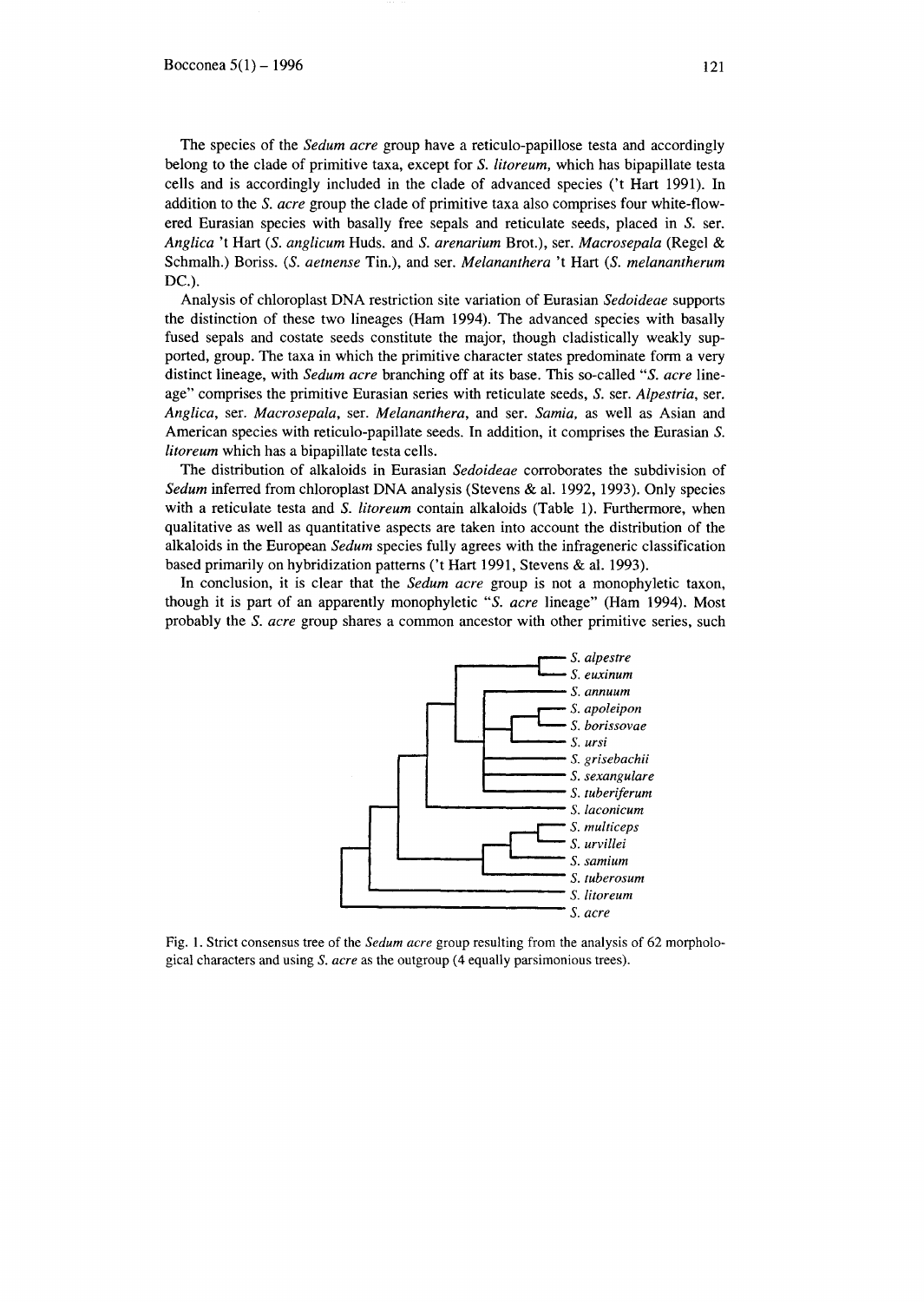Table 2. The characters, character states, and data matrix used in the cladistic analyses. All characters were unordered in the analysis. Species:  $1 = Sedum$  acre;  $2 = S$ . alpestre;  $3 = S$ . annuum;  $4 = S$ . apoleipon;  $5 = S$ . borissovae;  $6 = S$ . euxinum;  $7 = S$ . grisebachii; 8  $= S.$  laconicum;  $9 = S.$  multiceps;  $10 = S.$  sexangulare;  $11 = S.$  tuberiferum;  $12 = S.$  tuberosum;  $13 = S$ . ursi;  $14 = S$ . urvillei;  $15 = S$ . samium;  $16 = S$ . litoreum. Missing characters are indicated with question marks.

|                                                                                                      | 1111111                      |
|------------------------------------------------------------------------------------------------------|------------------------------|
| N° Characters and their states                                                                       | Species N°: 1234567890123456 |
| 1 Non-flowering shoots: (1) present, (2) absent                                                      | 1121111111111122             |
| 2 Phyllotaxis: (1) 3/5, (2) 5/8, (3) 8/13                                                            | 11?211223?2121??             |
| 3 Leaves on flowering shoot, insertion: (1) imbricate, (2) divergent, (3) squarrose 2121222123131223 |                              |
| 4 Leaves on flowering shoot, length in mm: $(1)$ < 5, $(2)$ 5-10, $(3)$ > 10                         | 1221123322232223             |
| 5 Leaves on flowering shoot, width in mm: (1) < 1.5, (2) 1.5-2.5, (3) > 2.5                          | 3221232221223233             |
| 6 Leaves on flowering shoot, outline: (1) linear, (2) oblong-elliptic, (3) ovate                     | 3221221212222322             |
| 7 Leaves on flowering shoot, cross-section: (1) semiterete, (2) elliptical                           | 1222222212222112             |
| 8 Leaves on flowering shoot, colour: (1) green, (2) glaucous or pruinose                             | 1112211221112211             |
| 9 Leaves on flowering shoot, tip: (1) round, (2) obtuse, (3) acute                                   | 2112212332212323             |
| 10 Leaves on flowering shoot, ornamentation of tip: (1) glabrous, (2) mamillate,<br>(3) papillate    | 1112213331122211             |
| 11 Leaves on flowering shoot, margin: (1) round, (2) obtuse, (3) acute                               | 1222212232232232             |
| 12 Leaves on flowering shoot, margin: (1) glabrous, (2) papillate                                    | 1111111121121111             |
| 13 Leaves on flowering shoot, spur length in mm: $(1) < 0.6$ , $(2)$ 0.6-1.2, $(3) > 1.2$            | 2121212221322221             |
| 14 Leaves on flowering shoot, spur outline: (1) transverse oblong, (2) quadrate,                     | 3111211211321211             |
| (3) triangular                                                                                       |                              |
| 15 Dead leaves: (1) not persistent, (2) persistent                                                   | 1112111121111211             |
| 16 Dead leaves: (1) whitish, (2) brown or blackish, (3) grey                                         | 12?22??2222?23??             |
| 17 Inflorescence branches: (1) 2 (on average), (2) 3 or more                                         | 1121112122222221             |
| 18 Inflorescence, main branch; length in cm: $(1)$ < 1, $(2)$ 1-2.5, $(3)$ > 2.5                     | 2122222122232333             |
| 19 Inflorescence, primary branch; length in mm: $(1) < 3$ , $(2)$ 3 or more                          | 2122222122221222             |
| 0 Inflorescence primary branch; diameter in mm: $(1)$ < 1, $(2)$ 1-2, $(3)$ > 2                      | 2111122222232222             |
| 21 Recaulescence upper leaf of flowering shoot: (1) 0-35 %, (2) 35-100 %                             | 1221221212222223             |
| 22 Lower bract; recaulescence: (1) 0-50 %, (2) 50-100 %                                              | 22222212122222223            |
| 23 Lower bract; length in mm: $(1)$ < 3.5, $(2)$ 3.5 or more                                         | 1211122222221222             |
| 24 Lower bract; outline: (1) oblong-elliptic, (2) ovate                                              | 2111212111111211             |
| 25 Upper bract; length in mm: $(1) < 4$ , $(2)$ 4-5, $(3) > 5$                                       | 1221123232231323             |
| 26 Upper bract; outline: (1) oblong-elliptic, (2) ovate                                              | 2111112111111211             |
| 27 Upper bract; tip: (1) rounded to obtuse, (2) acute                                                | 1111111221111212             |
| 28 Spur upper bract; length in mm: $(1)$ < 1.5, $(2)$ 1.5 or more                                    | 1111111112121211             |
| 30 Subsidiary inflorescences: (1) few or none, (2) many                                              | 1111112211112111             |
| 31 Flower number: (1) less than 13, (2) more than 13                                                 | 1121112122212212             |
| 32 Central flower: (1) 5-parted, (2) 6-7-parted                                                      | 1211111122121111             |
| 33 Pedicel. length: (1) < 0.5, (2) 0.5-1.0, (3) > 1.0                                                | 3222222212211222             |
| 34 Pedicel diameter in mm: (1) 1.0 or less, (2) more than 1.0                                        | 2111111221121122             |
| 35 Largest sepal; length in mm: (1) < 3.3, (2) 3.3 or more                                           | 2111112221121222             |
| 36 Largest sepal; width: (1) less than 1.8 mm, (2) 1.8 mm or more                                    | 211111111121211              |
| 37 Largest sepal; outline: (1) oblong, (2) triangular-ovate                                          | 1112211211221211             |
| 38 Largest sepal; tip: (1) rounded, (2) obtuse, (3) acute                                            | 2212212231221323             |
| 39 Smallest sepal; length in mm: (1) < 2.4, (2) 2.4-3.6, (3) > 3.6                                   | 2211121221132112             |
| 40 Smallest sepal; width in mm: (1) 1.2 or less, (2) more than 1.2                                   | 1111111111121211             |
| 41 Petal length in mm: $(1)$ < 5.5, $(2)$ 5.5-6.5, $(3)$ > 6.5                                       | 3112111122131231             |
|                                                                                                      |                              |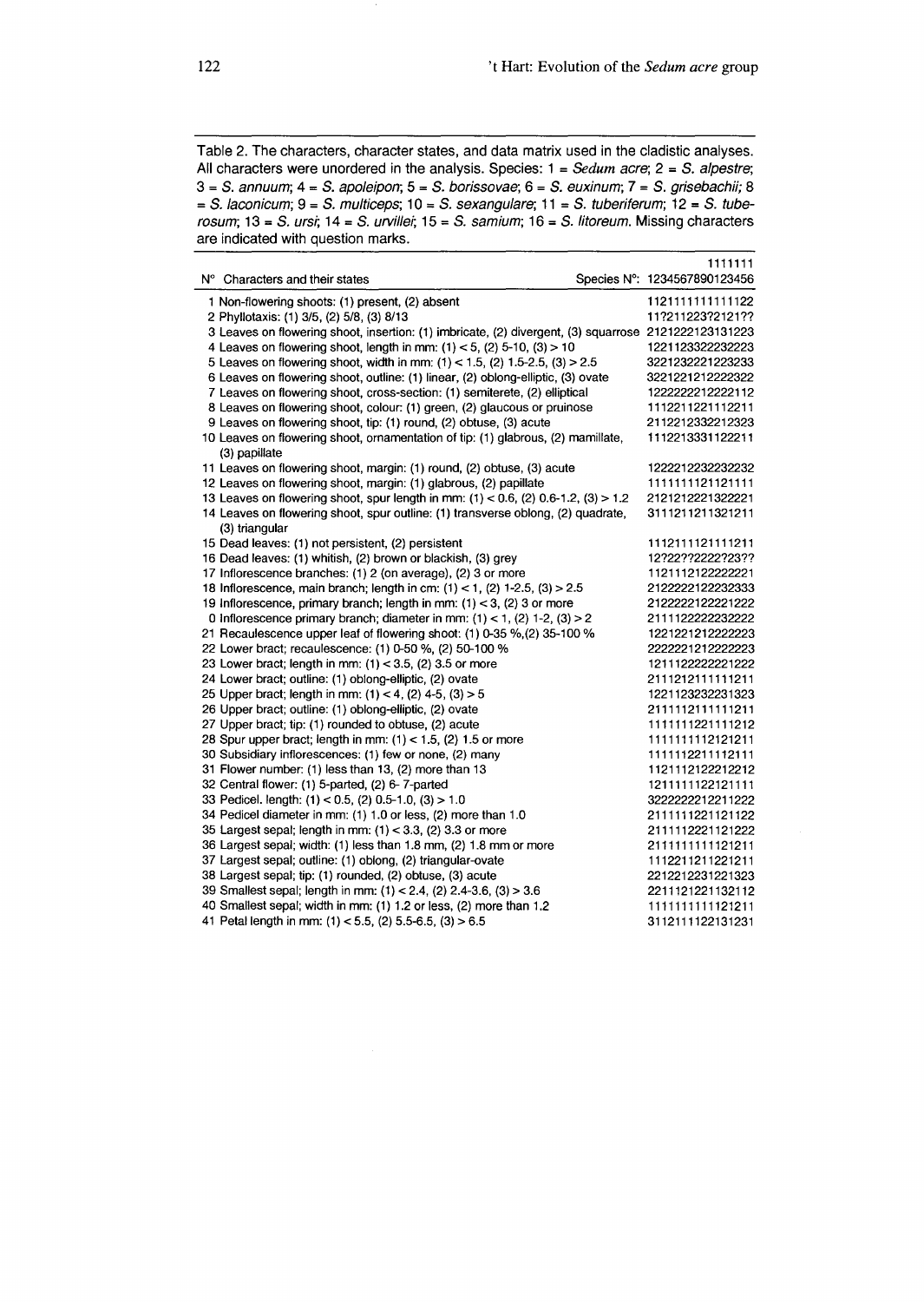|                                                                                                 | 1111111                      |
|-------------------------------------------------------------------------------------------------|------------------------------|
| N° Characters and their states                                                                  | Species N°: 1234567890123456 |
| 42 Petals; width in mm; $(1)$ < 1.5, $(2)$ 1.5-2.5, $(3)$ > 2.5                                 | 3212121222231221             |
| 43 Filament length in mm: $(1)$ < 3.5, $(2)$ 3.5-4.5, $(3)$ > 4.5                               | 3111111122131221             |
| 44 Filaments; connate part in mm: $(1)$ < 0.5, $(2)$ 0.5-1.0, $(3)$ >1.0;                       | 3222111121121111             |
| 45 Anther length in mm: $(1)$ < 0.8, $(2)$ 0.8-1.5, $(3)$ > 1.5                                 | 2122111121232212             |
| 46 Anther width in mm: $(1) < 0.8$ , $(2)$ 0.5-0.6, $(3) < 0.6$                                 | 2112122121133222             |
| 47 Anther colour: (1) yellow, (2) red/yellow                                                    | 1111111211111122             |
| 48 Squamae: (1) quadrate, (2) oblong                                                            | 1211121111112111             |
| 49 Style length: (1) < 1.0 mm, (2) 1.0 mm or more                                               | 2112111122121222             |
| 50 Ovary length in mm: $(1)$ < 2.5, $(2)$ 2.5-3.5, $(3)$ > 3.5                                  | 2112122232232331             |
| 51 Ovary width in mm; $(1)$ < 1.5, $(2)$ 1.5 or more                                            | 1111111121121221             |
| 52 Ovary base: (1) broad (sessile), (2) contracted (stipitate)                                  | 1211121111112222             |
| 53 Ovules per carpel: (1) less than 15, (2) more than 15                                        | 1221122221221221             |
| 54 Ripe follicles, position: (1) divergent, (2) stellate patent                                 | 2212222222222211             |
| 55 Ripe follicles, length in mm: $(1)$ < 3.6, $(2)$ 3.6 or more                                 | 21111112?1121222             |
| 56 Ripe follicles, colour: (1) yellowish or pale brown, (2) reddish- to dark brown              | 1112222222222221             |
| 57 Ripe follicles, lips ventral suture, width in mm: $(1) < 0.4$ , $(2)0.4 - 0.6$ , $(3) > 0.6$ | 33122223?1231311             |
| 58 Ripe follicles, lips ventral suture; colour: (1) whitish, (2) brown                          | 12121211?2122111             |
| 59 Seeds, length in mm: $(1) < 6.5$ , $(2) 6.5$ -7.5, $(3) > 7.5$                               | 1112321121112323             |
| 60 Seeds, length/width ratio: $(1)$ < 2.0, $(2)$ 2.0-2.5, $(3)$ > 2.5                           | 2321322211112113             |
| 61 Seeds, outline: (1) oblong elliptic, (2) ovoid                                               | 2112111222212222             |
| 62 Seeds, testa colour: (1) orange to red, (2) pale brown                                       | 1213332222233313             |

as S. ser. *Anglica,* ser. *Macrosepala,* and ser. *Melananthera.* The results of the hybridization experiments and the phytochemical analyses, however, strongly suggest that the 13 species of S. ser. *Alpestria* constitute a natural, or monophyletic, taxon.

#### **Cladistic analysis or morphological characters**

The phylogeny of the 16 species of the *Sedum acre* group is inferred from a c1adistic analysis of 62 vegetative, floral and seed characters (Table 2). Of these 62 characters, 30 are quantitative. **In** the final analysis, S. *acre* was used as the outgroup, because of alI the species of the group it has retained the greatest number of plesiomorphic characters ('t Hart 1992). It is completely glabrous, has free (spurred) sepals, and reticulate seeds with an acute apex. Furthermore, chloroplast DNA restriction site analysis places it at the base of the *"S. acre* lineage", as sister group to alI other primitive Eurasian *Sedum*  species (Ham 1994).

The data set was analysed with PAUP version 3.0s (Swofford 1991) under the Wagner parsimony criterion. The characters were treated unordered. The c1adistic analysis resulted in 4 equalIy parsimonious trees with a length of 254 steps. The strict consensus tree is presented in Fig. 1. *Sedum acre* serves as the outgroup. Within the ingroup five c1ades are distinguished: two monotypic lineages *(S. litoreum* and S. *laconicum)* and three larger c1ades with the remaining 13 species, of which 4 form the S. *tuberosum*  cIade *(S. multiceps,* S. *samium,* S. *tuberosum,* and S. *urvillei),* 2 the S. *alpestre* cIade *(S. alpestre* and S. *euxinum),* and 7 the S. *grisebachii* c1ade *(S. annuum,* S. *apoleipon,* S. *borissovae,* S. *grisebachii,* S. *ursi,* S. *sexangulare,* and S. *tuberiferum).*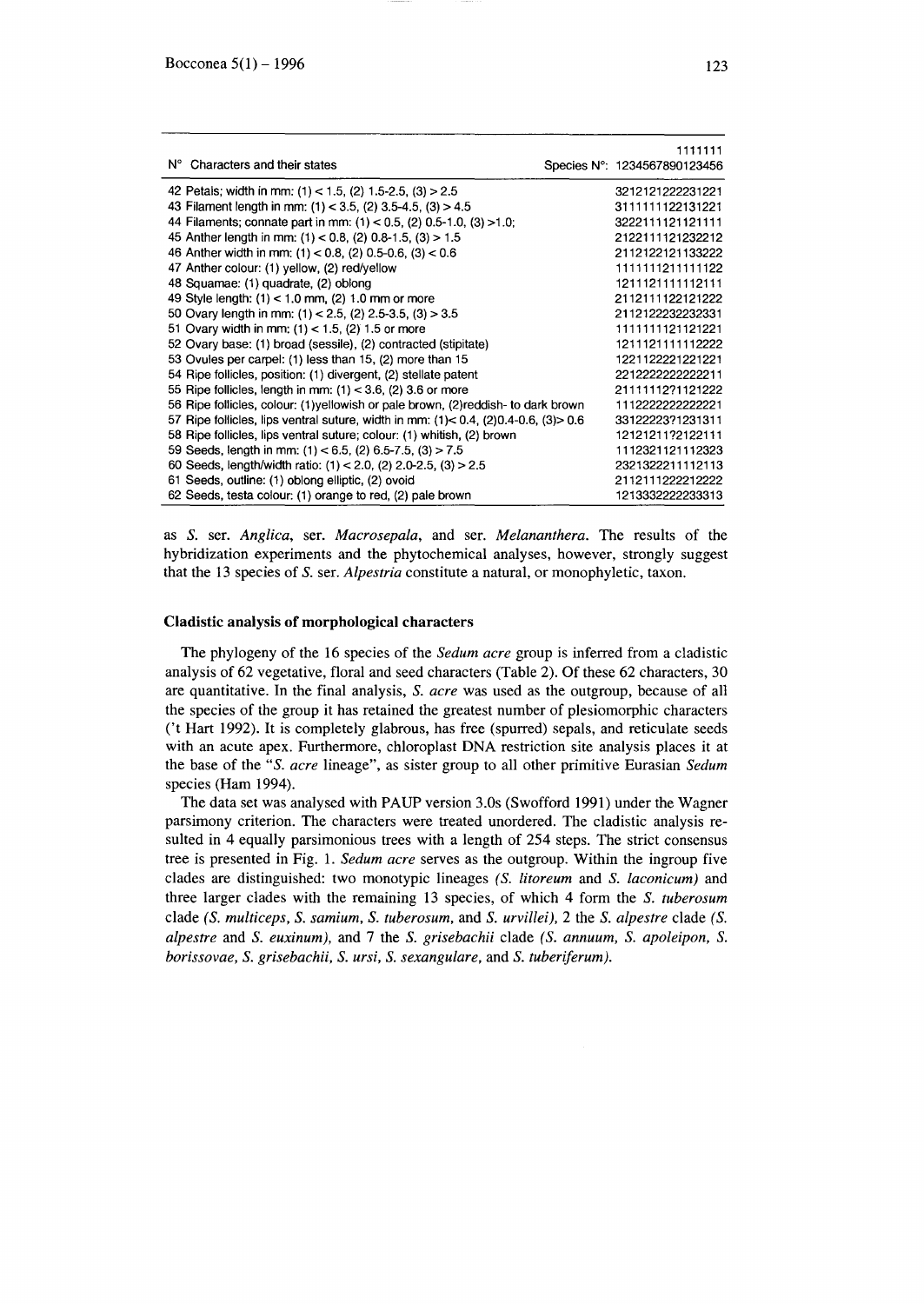The result of the cladistic analysis by and large agrees with the classification of the species of the *Sedum acre* group based on hybridization patterns, except for S. *samium*  which is placed in the S. *tuberosum* cIade within S. ser. *Alpestria.* 

When only the 13 species of thecomparium *Sedum* ser. *Alpestria* are considered *(S. litoreum* and S. *samium* being excIuded) the topology of the tree (not shown) remains essentially the same. Only the position of the S. *alpestre* cIade changes: it becomes attached to the basai polytomy of the S. *grisebachii* cIade.

The whole tree, however, is not very robust. A bootstrap analysis (100 replications) only supports the *Sedum alpestre* cIade (52 % confidence) in the complete analysis, whereas only the S. *tuberosum* cIade gets support (62 % confidence) when S. *litoreum*  and S. *samium* are omitted.

#### Cytological variation and triterpenoid distribution

Cytologically the *Sedum acre* group is extremely variable (Fig. 2). Somatic chromosome numbers range from  $2n = 12$  to  $2n = 185$ , and basic numbers from  $x = 6$  to  $x = 37$ . Intraspecific polyploidy occurs in six species ('t Hart 1978, 't Hart & Ham 1992). Euploid autopolyploid series up to the tetraploid 1evel have been reported in S. *grisebachii,* S. *laconicum,* and S. *sexangulare* (incIuding a pentaploid), up to the hexaploid level in S. *acre* and S. *litoreum,* and to the octoploid level in S. *urvillei.* Only in S. *laconicum* is polyp1oidy accompanied by morphological and geographical differentiation. In Greece and on Crete the diploid form, subsp. *laconicum,* occurs, whereas the tetraploid form which has pale yellow flowers, subsp. *pallidum*, occurs in the Near East ('t Hart & Ham 1992).



Fig. 2. Cytological variation within the *Sedum acre* group in relation to phylogeny.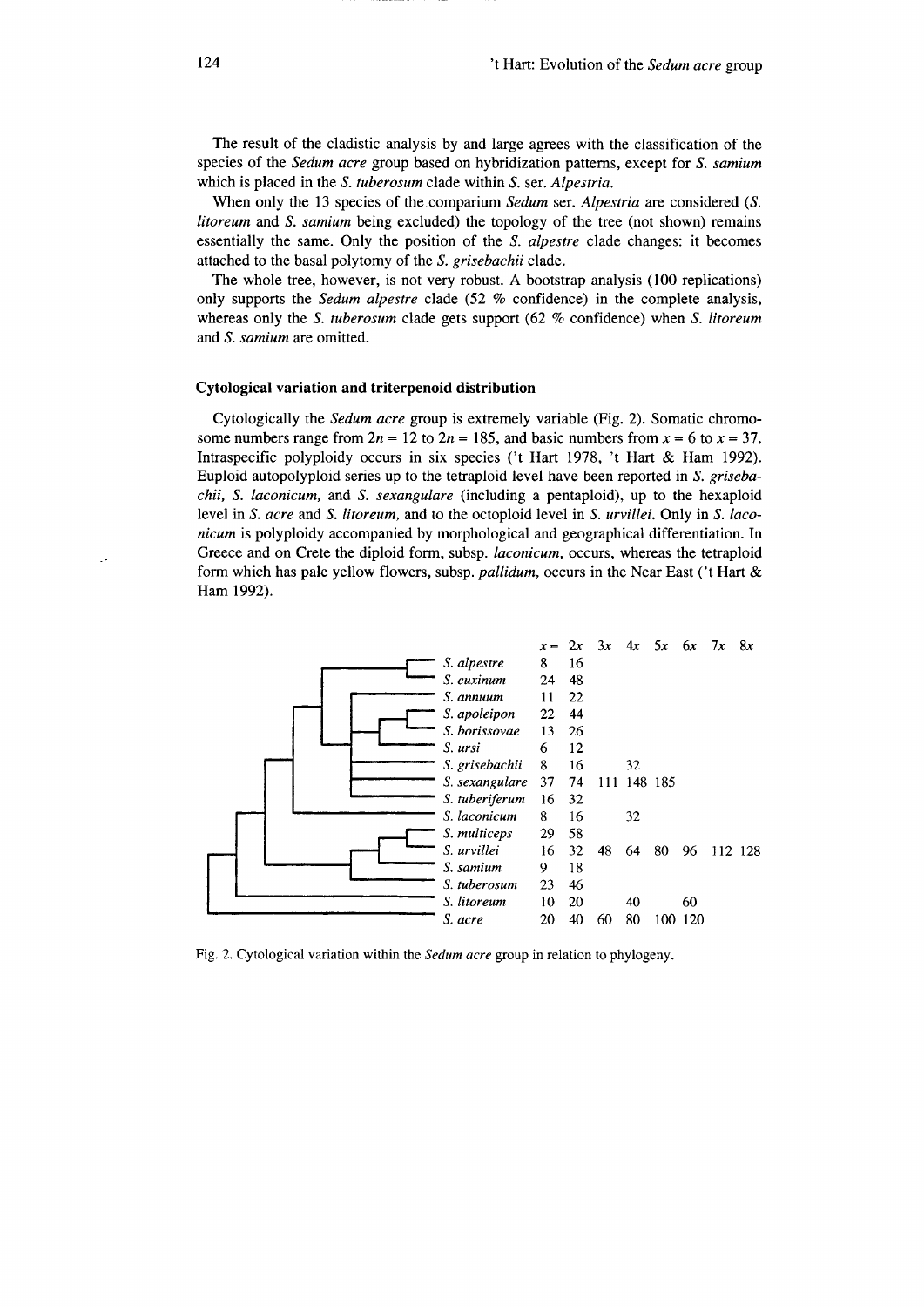Of the 13 different basic chromosome numbers among the 16 species of the *Sedum acre* group,  $x = 6, 8, 9, 10, 11,$  and 13 may be regarded as primary base numbers, whereas  $x = 16$ , 20, 22, 23, 24, 29 and 37 are most probably secondary base numbers (Grant 1971). Only a single cytotype is known for each of the three species with an even secondary base number, S. *apoleipon*  $(x = 22)$ , S. *euxinum*  $(x = 24)$ , and S. *tuberiferum*  $(x = 16)$ , and they are therefore considered to be diploid ('t Hart 1978, 1983, 't Hart & Alpmar 1992). The even basic numbers of S. *acre*  $(x = 20)$  and S. *urvillei*  $(x = 16)$  are almost certainly of a secondary nature, because plants with chromosome numbers of *2n*   $= 60$  and  $2n = 48$ , respectively, show all the characteristics of triploids. They are usually completely sterile, and larger than their diploid ancestors ( 't Hart 1971, 1978). The high frequency of secondary basic numbers indicates that polyploidy may have contributed substantialIy to speciation and evolution in the S. *acre* group.

The relation of chromosome numbers with the cladogram is rather peculiar. At first sight the different primary and secondary basic numbers appear to be randomly distributed over the five major clades (Fig. 2). However, alI clades comprise at least one species with a primary basic number, whereas three clades also comprise secondary basic numbers. This pattem in combination with the large number of high and odd secondary basic numbers strongly suggests that reticulation played a major role in the evolution of the group.

Several species of the *Sedum acre* group have glaucous or pruinose leaves due to a conspicuous layer of epicuticular wax. The composition of the wax is rather uniform, though very complex, except for the triterpenoid fraction the composition of which is often species-specific (Stevens & al. 1994). Similar to the distribution of the secondary basic numbers the triterpenoid variation shows a rather erratic pattem (Fig. 3). The



Fig. 3. Distribution of triterpenoid compounds of the epicuticular wax layer within the *Sedum acre* group in relation to phylogeny (Stevens & al. 1994, and unpubl.).  $-1$ ,  $2 =$  unidentified lupanes; 3 = ursanes ( $\alpha$ -amyrin); 4 = oleanes ( $\beta$ -amyrin); ++ = present, + = traces.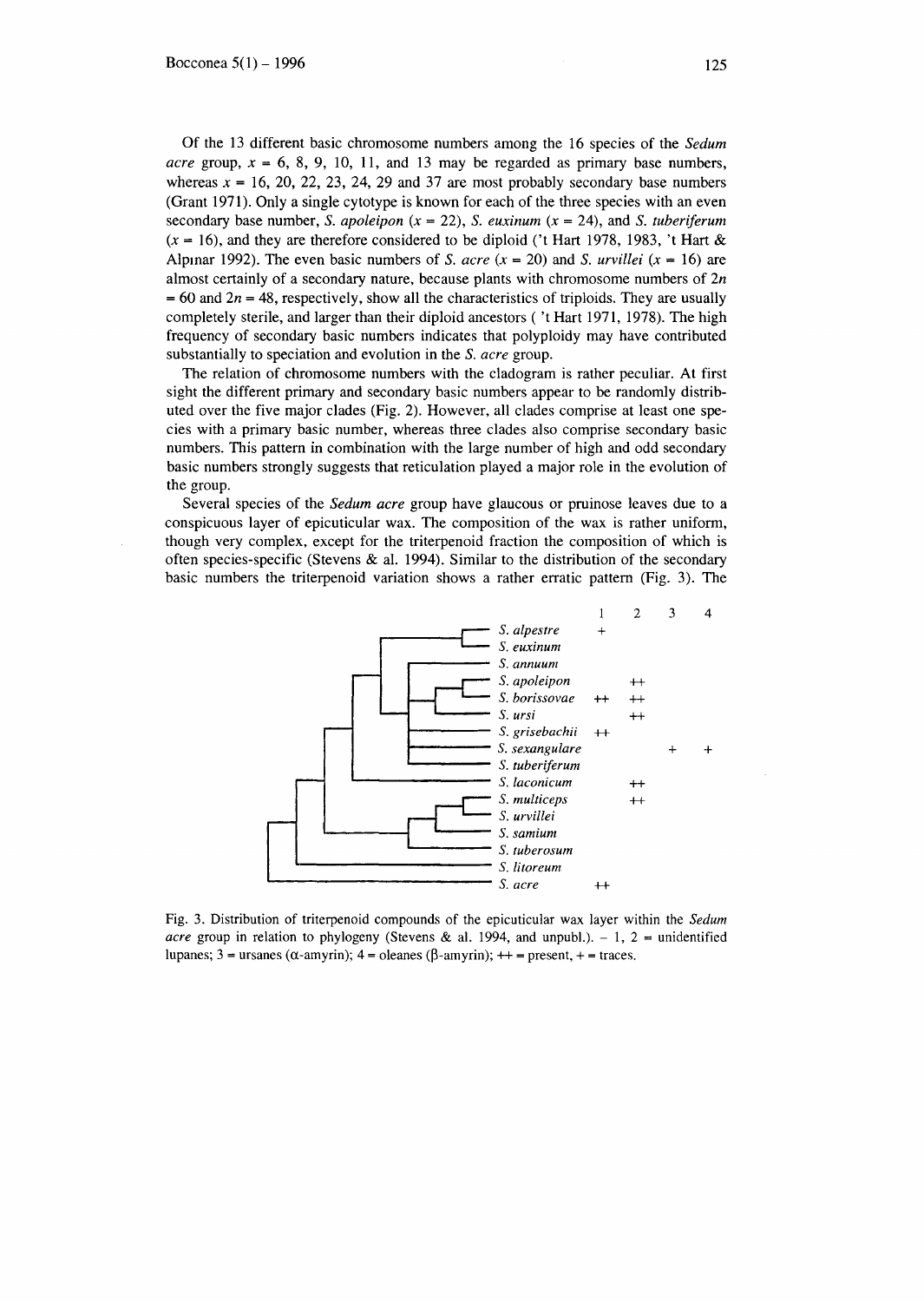| Table 3. Distribution of the species of the Sedum acre group. $* =$ narrow endemics |                  |  |
|-------------------------------------------------------------------------------------|------------------|--|
| Distribution area                                                                   | Sedum            |  |
| Endemic to the Balkans                                                              | S. apoleipon *   |  |
| Endemic to the Balkans                                                              | S. grisebachii   |  |
| Endemic to the Balkans                                                              | S. tuberiferum * |  |
| Endemic to the Ukraine                                                              | S. borissovae *  |  |
| Balkans + N.W. & Central Europe                                                     | S. sexangulare   |  |
| Balkans + Near East                                                                 | S. laconicum     |  |
| Balkans + Near East                                                                 | S. urvillei      |  |
| Balkans + N.W. & Central Europe + Near East                                         | S. alpestre      |  |
| Balkans + N.W. & Central Europe + Near East                                         | S. annuum        |  |
| Endemic to N.E. Anatolia                                                            | S. euxinum *     |  |
| Endemic to S.W. Anatolia and the E. Aegean                                          | S. samium *      |  |
| Endemic to S. and C. Anatolia                                                       | S. ursi          |  |
| Endemic to North Africa                                                             | S. multiceps *   |  |
| Endemic to North Africa                                                             | S. tuberosum *   |  |
| Throughout the Mediterranean region                                                 | S. litoreum      |  |
| Europe + Near East + North Africa                                                   | S. acre          |  |

oeeurrenee of the group of three yet unidentified lupanes both in speeies with primary and seeondary basie numbers supports the hypothesis of speeiation through retieulate evolution.

### **Geographical distribution or the** species

The geographieal distribution of the speeies of the *Sedum acre* group varies eonsiderably (Table 3). S. acre occurs throughout the area of the group, but the other species all have more restricted distributions. Seven of the nine speeies designated as endemies may be regarded as narrow endemies (Table 3). The distribution of the species shows little eorrelation with the phylogeny of Fig. 2, though one may note that eaeh of the five main lineages of the cladogram eomprises at least one widespread speeies. The S. *tuberosum* clade comprises the two highly polyploid N African narrow endemics, S. *multiceps* and S. *tuberosum,* in addition to a narrow endemie of SW Anatolia, the diploid S. *samium,* and the widely distributed polyploid S. *urvillei.* The S. *alpestre* clade eomprises two alpine species: the diploid S. *alpestre* ranges from the Pyrenees to Anatolia and is replaeed by the highly polyploid, endemie S. *euxinum* in NE Anatolia. The S. *grisebachii* clade comprises three narrow endemics, *S. apoleipon*, *S. borissovae*, and *S. tuberiferum;* two widespread species, S. *annuum* and S. *sexangulare;* and two somewhat less restrieted endemies, S. *grisebachii* and S. *ursi,* growing in the Balkans and southem to centraI Anatolia, respeetively. Two narrow endemies, S. *apoleipon* and S. *tuberiferum,*  and the widespread S. *sexangulare* are highly polyploid.

The centre of speciation of the *Sedum acre* group is most probably located on the Balkan peninsula or in the Aegean region *Ct* Hart 1991). This area eomprises more species and endemie taxa than any other region. Furthermore, the diploid eytotypes of all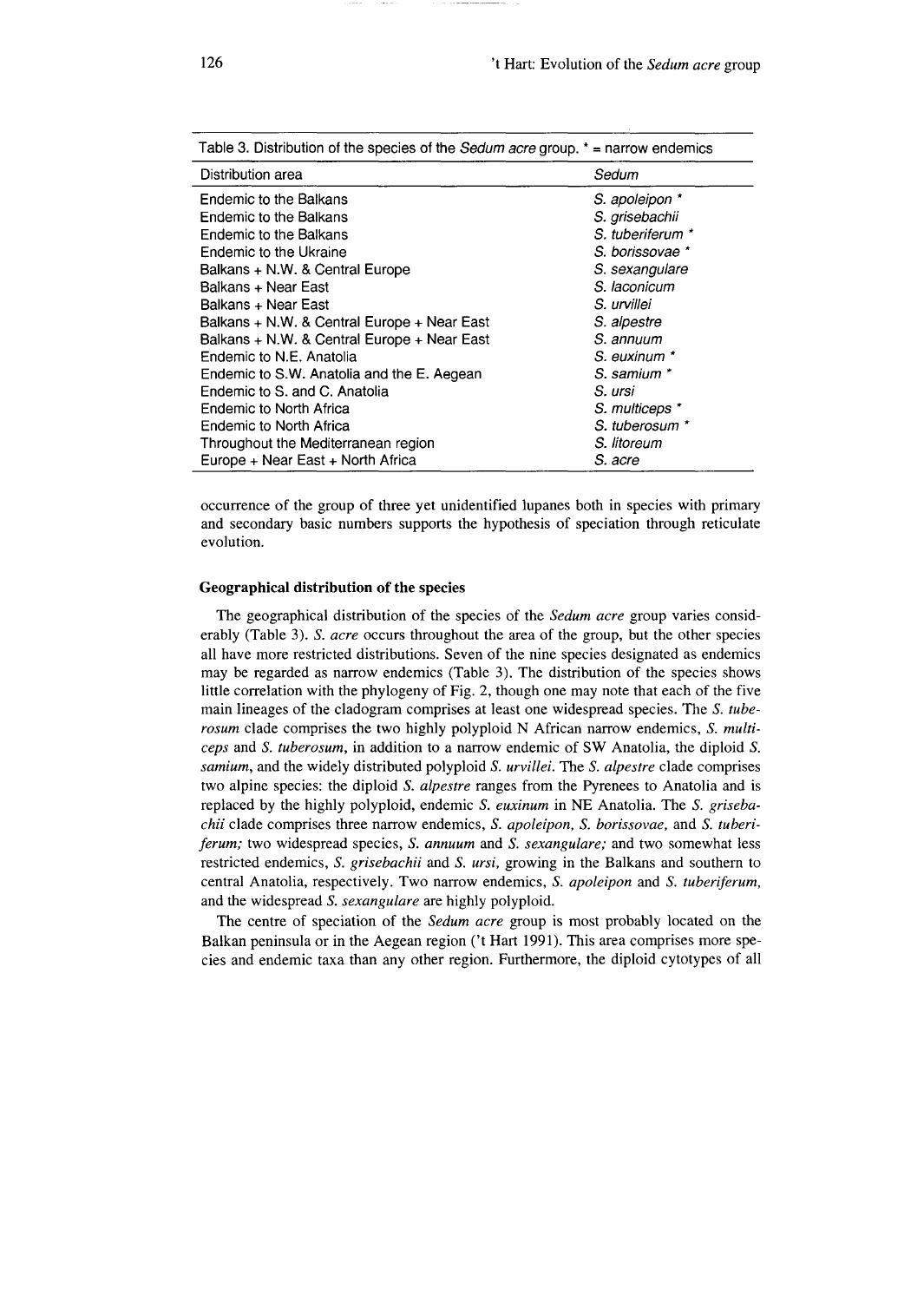species of the s. *acre* group which comprise an autopolyploid series occur on the Balkans.

# **Conclusions**

Although the phylogeny of the *Sedum acre* group is stilI far from fully resolved, some conclusions about the evolutionary relationships among the species can already been drawn.

Notwithstanding their great overall morphological similarity, the *Sedum acre* group with its 16 species is probably not a monophyletic taxon, but a paraphyletic group within the monophyletic "S. *acre* lineage". However, the largest group of species within the *S. acre* group, *S.* ser. *Alpestria*, appears to be monophyletic.

The centre of origin of *Sedum* ser. *Alpestria,* and probably of the whole S. *acre* group, is located on the Balkan peninsula or in the Aegean region. During their migration away from the centre of origin diploids often became polyploid. For example, the diploid S. *alpestre* gave rise to the hexaploid S. *euxinum* in the east, and similarly the diploid S. *laconicum* gave rise to the tetraploid subsp. *pallidum* in Israel and Lebanon.

Reticulation has been an important feature in the evolution of the group, and has occurred throughout its distributional area. Reticulation resulted in large number of allopolyploid narrow endemics in the centre as well as at the borders of the total range. *Sedum apoleipon and S. tuberiferum are instances of narrow endemics from the very* centre of the area, whereas *S. multiceps* and *S. tuberosum* are good examples of allopolyploid endemics at the southem outskirts. In only one case reticulation resulted in a highly successful neo-species: S. *sexangulare* originated somewhere on the Balkans and successively spread alI over Europe, where it is often found growing together with S. *acre,* the founder of the whole group.

### References

Danser, B. H. 1929: Uber die Begriffe Komparium, Kommiskuum und Konvivium und iiber die Entstehungsweise der Konvivien. - Genetica 11: 399-450.

FrOderstrom, H. 1932: The genus *Sedum* L., 2. - Acta Horti Gothob. 6, App.: 1-111.

Grant, V. 1971: Plant speciation. - New York & London.

- Ham, R. C. H. J. van, 1994: Phylogenetic implications of chloroplast DNA variation in the *Crassulaceae.* - Thesis, Utrecht.
- 't Hart, H. 1971: Cytological and morphological variation in *Sedum acre* L. in western Europe.- Acta Bot. Neerl. 20: 282-290.
- 1978: Biosystematic studies in the *acre* group and the series *Rupestria* of the genus *Sedum L. (Crassulaceae).* - Thesis, Utrecht.
- 1982: The systematic position of *Sedum tuberosum* Coss. & Let. *(Crassulaceae)* Proc. Kon. Ned. Akad. Wetensch., Ser. C, 85: 497-508.
- 1983: *Sedum apoleipon,* a new species of the *Sedum acre* group *(Crassulaceae)* from CentraI Greece. - Willdenowia 13: 309-319.
- 1990: *Sedum ursi (Crassulaceae),* a new species from Sandras Dagi (Turkey). Acta Bot. Neerl. 39: 203-206.